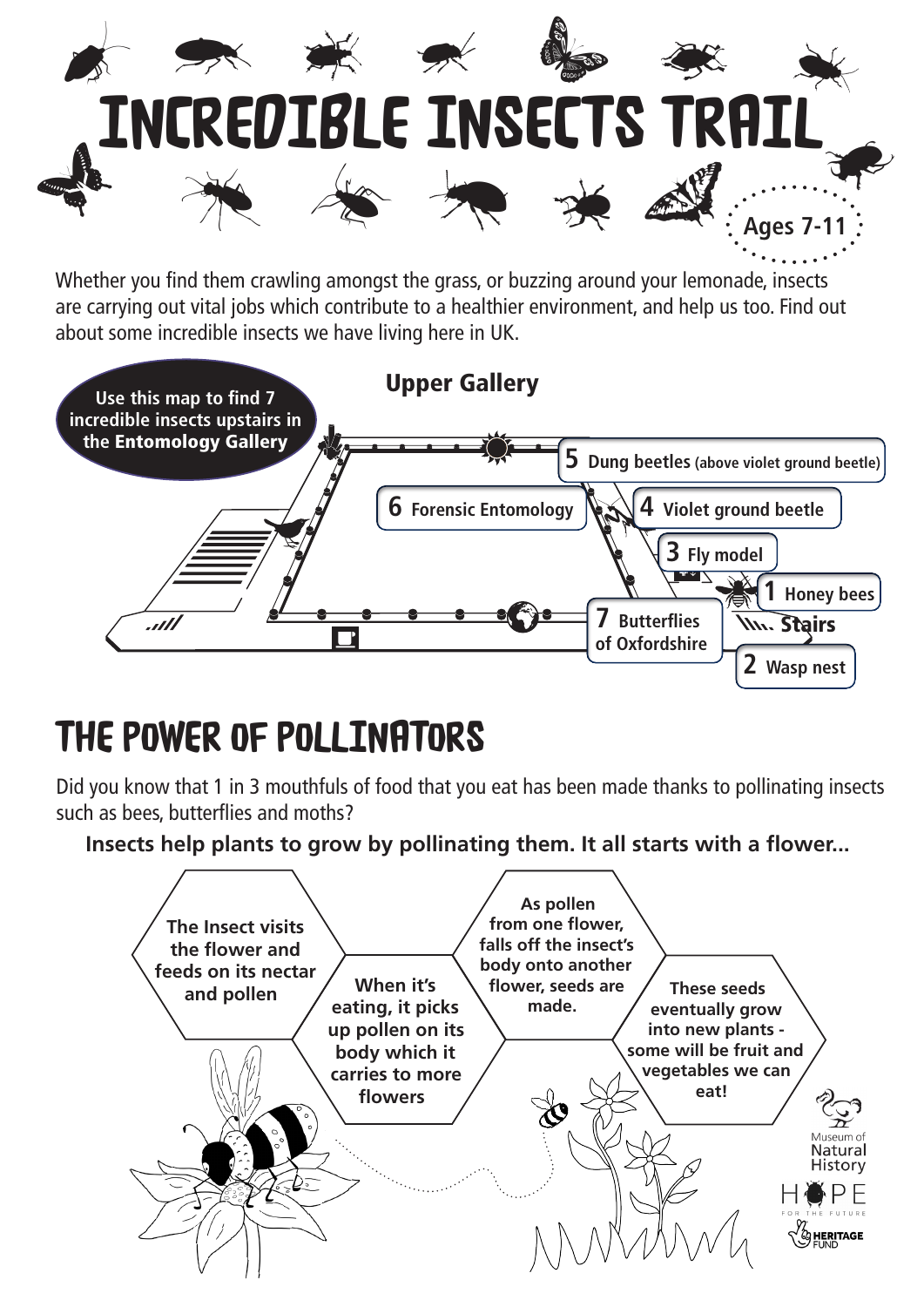# 1 HONEY BEE DISPLAY (Wytham Room)

Bees are one of our busiest pollinators. If you drank coffee or orange juice this morning or had raspberry jam on your toast, you can thank bees! They worked hard to pollinate the plants needed to make these things.



Because they don't like smell of honey

n't

Bees make honey by blowing spit bubbles with the nectar collected from flowers. They store the honey in the comb in their hive so they can eat it when there are no flowers around. Humans like honey too and we've been collecting it for 13,000 years. The Egyptian Pharaoh, Tutankhamun, was buried with pots of honey as he enjoyed it so much!

Bees seal the honey in each cell with a wax lid. **Why do you think they do this? Choose one answer:**

To keep the honey fresh



Because they know humans like to turn their wax into candles  $\frac{1}{2}$  Because they<br>
know humans<br>
like to turn their

## 2 WASPS - find the wasp nest

Wasps might get on your nerves, especially when they're after your ice cream, but we musn't be too hard on them. Like bees, they pollinate plants. In fact, they enable us to have more strawberry ice cream by helping strawberry plants to grow!

Look at this wasp nest. The wasps made it from wood which they chewed up then spat out! **Choose 2 things outside which the wasps might have chewed on to make their paper mache palace:**











## 3 FLIES - find the blue bottle fly model

Most of us find flies really annoying, but you might find them less pesky when you find out that some types of fly do 70% of all pollination! Flies help to pollinate fruit and vegetables such as pears, apples, cherries, onions and carrots.

There's one type of fly that is the only insect which can pollinate the flowers of the cocoa tree. When pollinated, these flowers grow large fruits full of beans. We take the beans, roast them then blitz them up with sugar to make a scrumptious sweet food. **What do you think it is? Write your answer here:**

. . . . . . . . . . . . . . . . . . .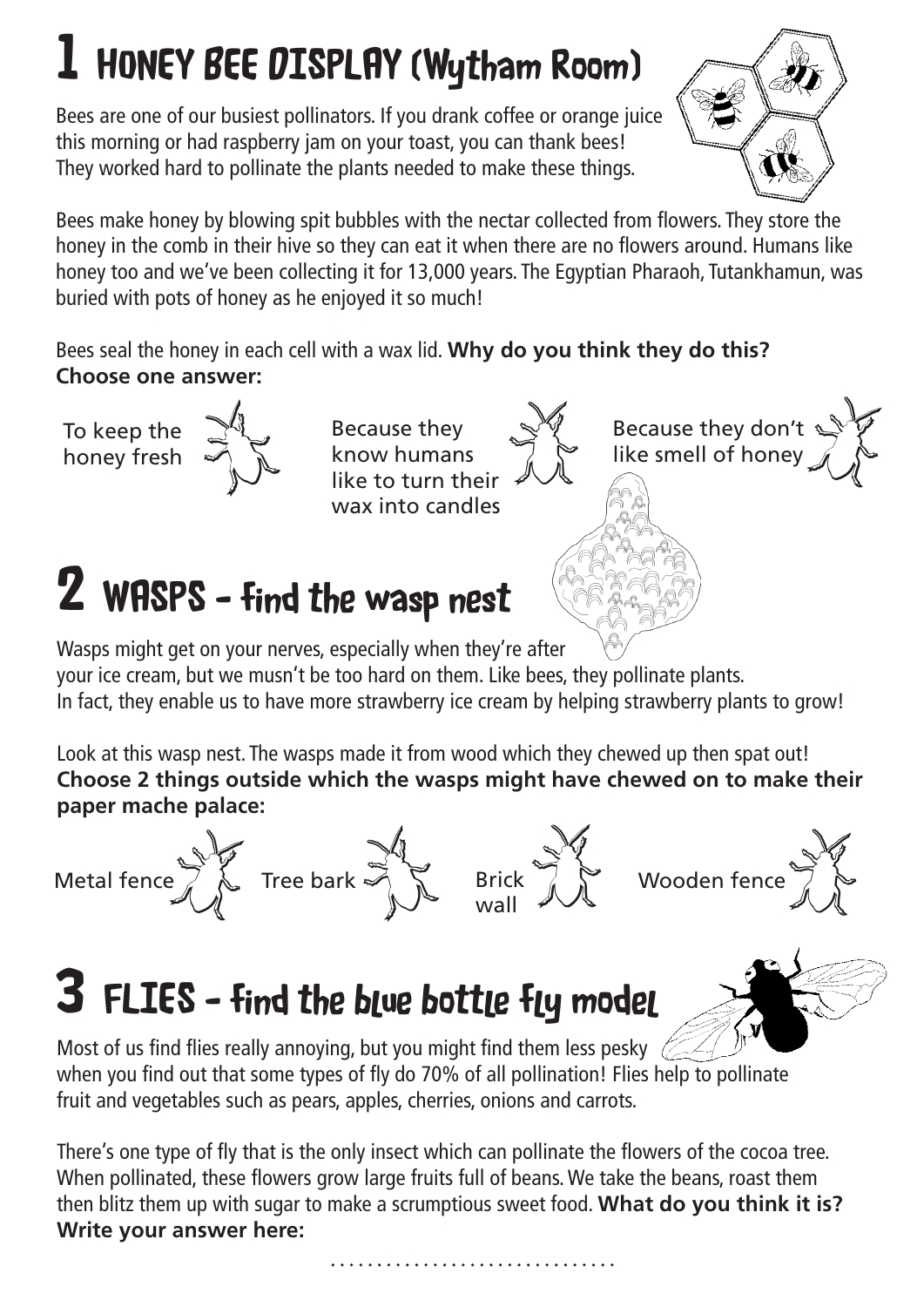# 4 VIOLET GROUND BEETLE find the model of this beetle

The violet ground beetle is a gardener's best friend. If you want to protect your tomatoes and cucumbers from plant munching minibeasts, attract some violet ground beetles to your garden! These beetles come out at night from under logs, leaves and stones to hunt slugs and snails.

Insects have a mouth which helps them to chew, suck or lap up their food. Look at the violet ground beetle's mouth. **How do you think it eats its food?**:



If it wasn't for dung beetles, our fields would be absolutely covered in cow pats! We can rely on these beetles to tidy away animal dung by rolling it into little balls and burying it underground. The dung balls are either used by the female to lay her eggs in, or as food for the adults to eat.

Dung beetles are incredibly strong for their small size. **If a human tried to match the strengh of a dung beetle rolling a ball of dung, how many double decker buses do you think they would have to pull? Choose one answer:**

 $1 \text{ bus}$   $3 \text{ buses}$   $3 \text{ buses}$   $6 \text{ buses}$  $\frac{1}{\sqrt{2}}$  3 buses  $\frac{1}{\sqrt{2}}$ s Ste